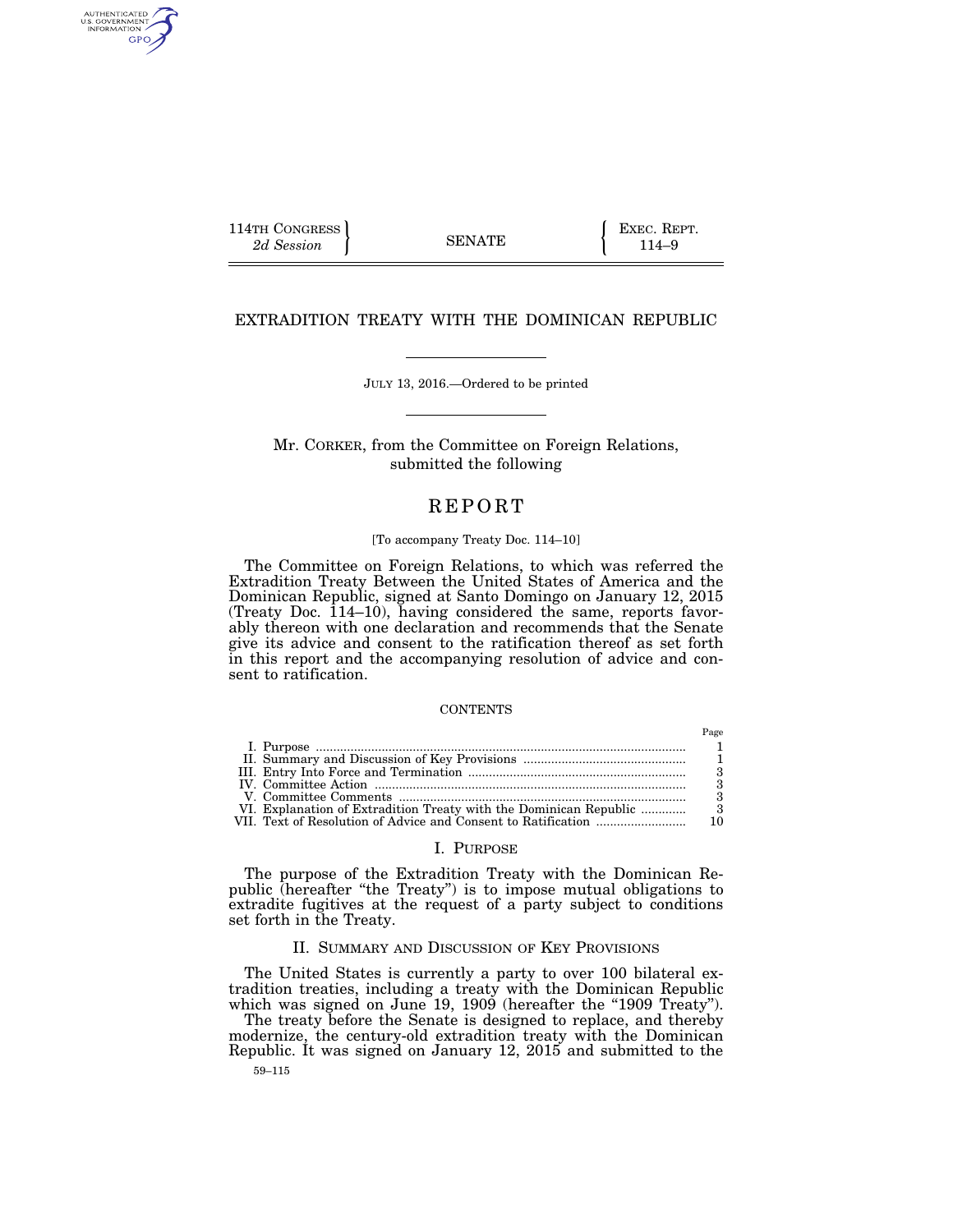Senate on February 10, 2016. In general, the Treaty follows a form used in several other bilateral extradition treaties approved by the Senate in recent years. It contains two important features which are not in the 1909 treaty. First, the Treaty contains a "dual criminality'' clause which requires a party to extradite a fugitive whenever the offense is punishable under the laws of both parties by deprivation of liberty for a maximum period of more than one year. This provision replaces the list of offenses specifically identified in the 1909 treaty. This more flexible provision ensures that newlyenacted criminal offenses are covered by the Treaty, thereby obviating the need to amend it as offenses are criminalized by the Parties.

Second, the Treaty provides for extradition of nationals. Specifically, Article 3 states that extradition ''shall not be refused based on the nationality of the person sought.'' This contrasts with Article VIII of the 1909 treaty, which excepts the obligation by a party to extradite its nationals. Many countries of Latin America have, historically, refused to extradite nationals. The United States, by contrast, does extradite its nationals, and has long attempted to convince extradition partners to do likewise.

The Treaty contains several other provisions worth noting. Consistent with U.S. policy and practice in recent years, the Treaty narrows the political offense exception. The political offense exception (an exception of long-standing in U.S. extradition practice) under Article III of the 1909 Treaty bars extradition of an individual for offenses of a ''political'' nature and ''acts connected with such crimes or offenses''. The new Treaty with the Dominican Republic retains the political offense exception in Article 4, but provides that certain crimes shall not be considered political offenses, including violent crimes such as murder, manslaughter, inflicting grievous bodily harm, or crimes of sexual assault, crimes such as kidnapping or hostage taking, crimes related to explosives or the use of radiological or chemical agents capable of endangering life or causing substantial bodily harm or property damage or offenses for which both parties have an obligation to extradite under a multilateral agreement. Nevertheless, the Executive Authority of each Party retains discretion under Article 4 to refuse extradition upon a determination that the extradition request is politically motivated. The Executive Authority may also refuse extradition for offenses under military law that are not offenses under criminal law.

The Treaty contains a provision related to the death penalty. Under Article 6, when extradition is sought for an offense punishable by death in the Requesting State and is not punishable by death in the Requested State, the Requested State may refuse extradition unless the Requesting State provides an assurance that the person sought for extradition will not be executed. This provision is found in many U.S. extradition treaties, as many treaty partners do not impose the death penalty under their laws, and object to its application to fugitives whom they extradite to the United States.

Finally, the Treaty, under Article 15(2) "Rule of Specialty", provides that a person extradited under this Treaty may not be the subject of onward extradition or surrender for any offense committed prior to extradition unless the competent authority of the Requested Party consents.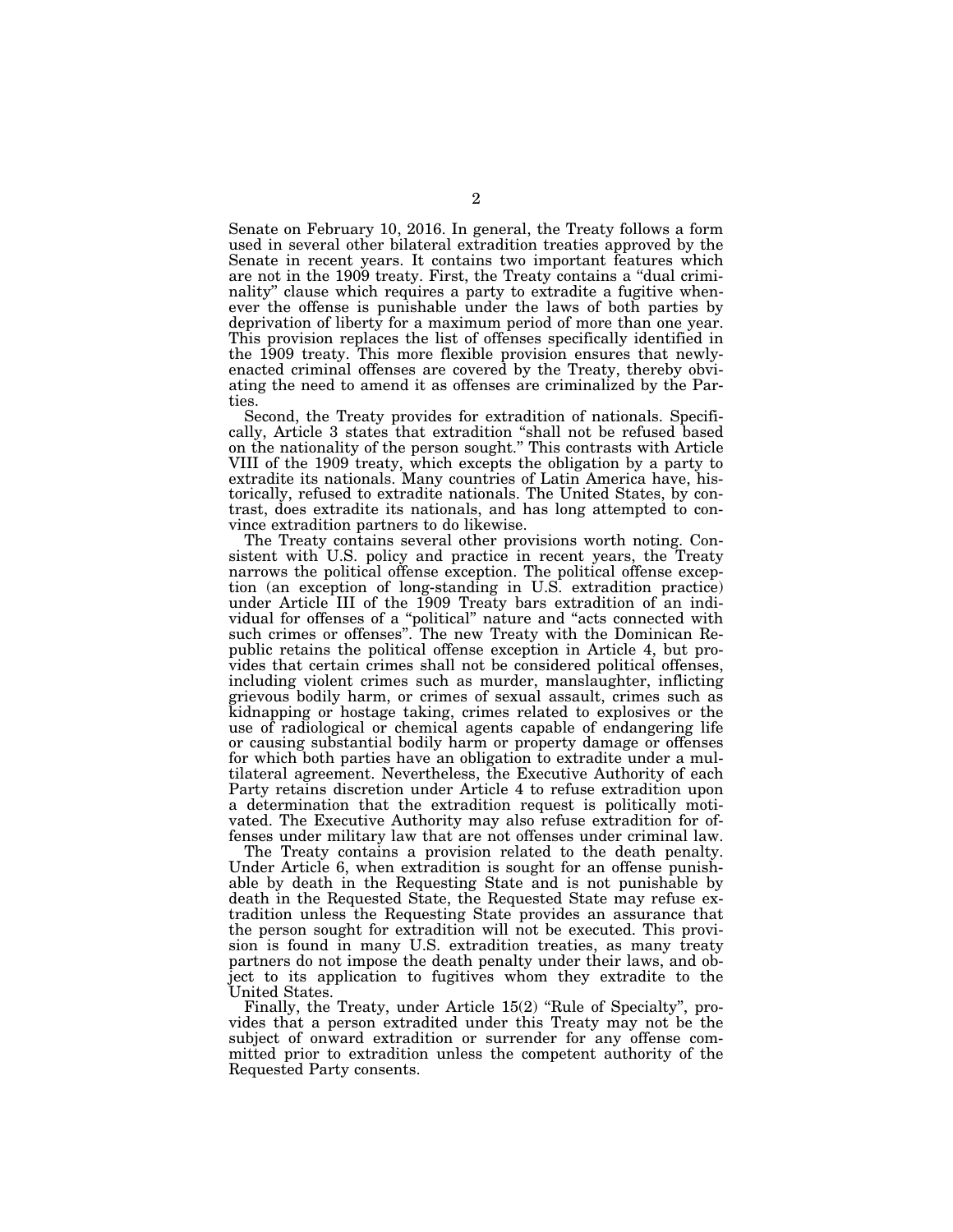## III. ENTRY INTO FORCE AND TERMINATION

Under Article 21, the Treaty enters into force upon the exchange of the instruments of ratification, replacing the 1909 Treaty which "shall cease to have any effect as between the Parties" with the exception of pending requests under the 1909 Treaty. Either party may terminate the treaty on written notice; termination will be effective six months after the date of such notice.

### IV. COMMITTEE ACTION

The Committee reviewed the Treaty at a briefing on May 23, 2016, at which representatives of the Departments of State and Justice were present. The Committee considered the Treaty on June 23, 2016 and ordered it favorably reported by voice vote, with the recommendation that the Senate give its advice and consent to the ratification of the Treaty subject to the declaration set forth in the resolution of advice and consent to ratification.

## V. COMMITTEE COMMENTS

The Committee recommends favorably the Treaty with the Dominican Republic. It modernizes a treaty that is over a century old, and provides a more flexible "dual criminality" provision which will incorporate a broader range of criminal offenses than is covered under the current treaty with the Dominican Republic.

Following negotiation of the Rome Statute on the International Criminal Court in 1998, the Committee has recommended, in the consideration of extradition treaties, that the Senate include in its resolutions of advice and consent an understanding stating that the Rule of Specialty would bar the retransfer of a fugitive to the International Criminal Court without the consent of the United States as the United States has not ratified the Rome Statute.

As noted above, the terms of Article 15 Rule of Specialty under Dominican Republic Treaty clearly bars onward extradition unless the Requested state consents to the onward extradition or surrender. Furthermore, in his transmittal message of the Treaty to the Senate, the President reinforces this important protection by stating:

Similarly, the Article 15(2) provides that a person extradited under the Treaty may not be the subject of onward extradition or surrender for any offense committed prior to extradition, unless the competent authority of the Requested Party consents. This provision would preclude the Dominican Republic from transferring to a third State or an international tribunal a fugitive that the United States surrendered to the Dominican Republic, unless the United States consents.

## VI. EXPLANATION OF EXTRADITION TREATY WITH THE DOMINICAN REPUBLIC

What follows is a technical analysis of the Treaty prepared by the Departments of State and Justice.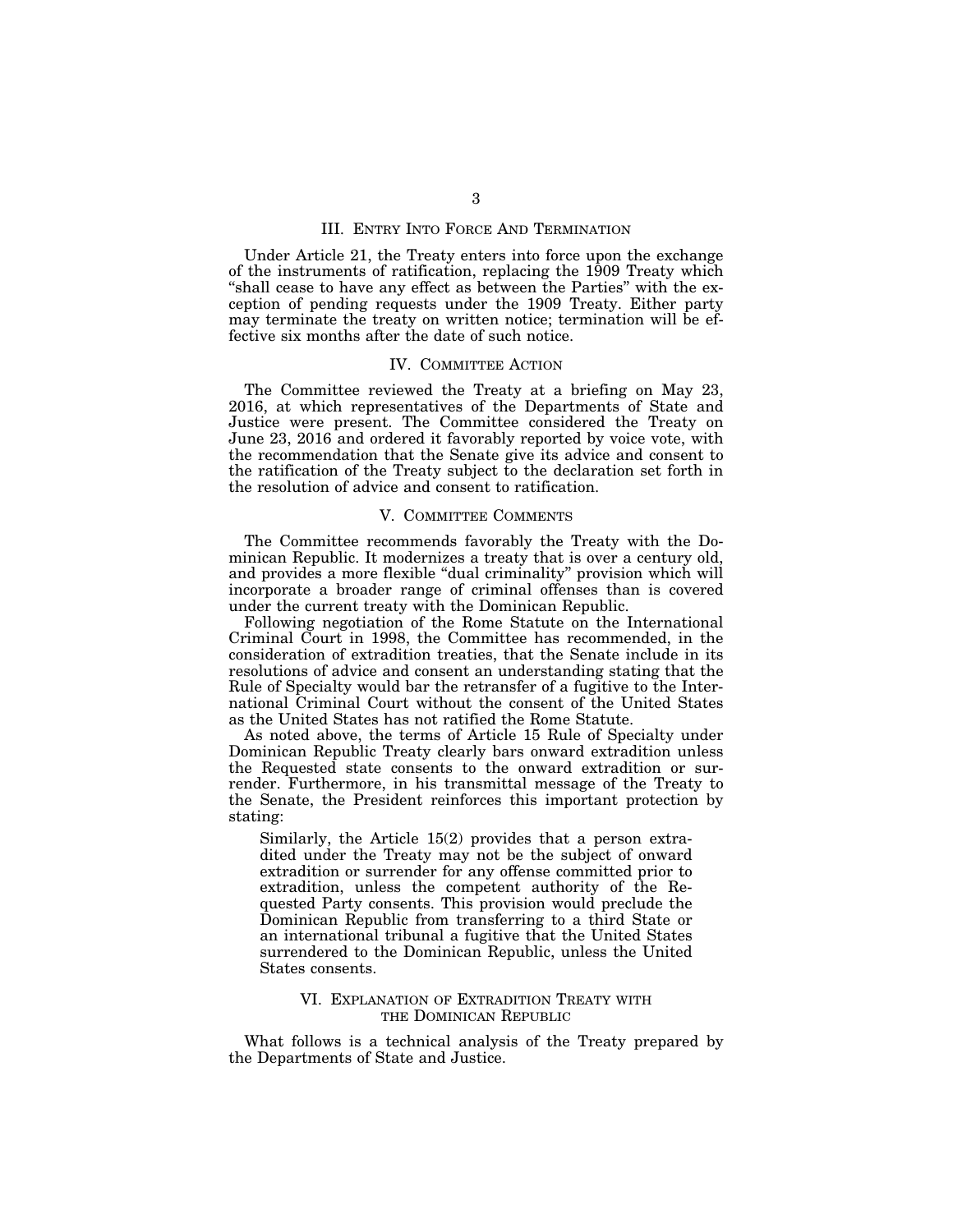## **Technical Analysis of the Extradition Treaty Between the Government of the United States of America and the Government of the Dominican Republic**

The Extradition Treaty between the Government of the United States and the Government of the Dominican Republican (''Treaty'') replaces an outdated extradition treaty between the countries signed in 1909.

The following is an article-by-article description of the provisions of the Treaty:

#### ARTICLE 1—OBLIGATION TO EXTRADITE

Article 1 obligates each Party to extradite to the other persons sought by the Requesting Party for prosecution or for imposition or service of a sentence for an extraditable offense

## ARTICLE 2—EXTRADITABLE OFFENSES

Article 2 defines extraditable offenses. Under Article 2(1), an offense is extraditable if it is punishable under the laws of both Parties by deprivation of liberty for a period of more than one year or by a more severe penalty. This formulation is consistent with the modern ''dual criminality'' approach. The new Treaty eliminates the requirement, found in the 1909 Extradition Treaty, that the offense be among those listed in the treaty. The dual criminality formulation obviates the need to renegotiate or supplement the Treaty as additional offenses become punishable under the laws of both Parties and ensures a comprehensive coverage of criminal conduct for which extradition may be sought.

Article 2(2) further defines an extraditable offense to include an attempt or a conspiracy to commit, or participation in the commission of, an extraditable offense, if the offense of attempt, conspiracy, or participation is punishable under the laws of both Parties by deprivation of liberty for a period of more than one year or by a more severe penalty. Under the broad term of ''participation,'' the Treaty covers such offenses as aiding, abetting, counseling, or procuring the commission of an offense, as well as being an accessory to an offense, at whatever stage of development of the criminal conduct and regardless of the alleged offender's degree of involvement.

Additionally, Article 2(3) identifies a number of situations in which an offense will be extraditable despite potential differences in the criminal laws of both Parties. For instance, an offense shall be extraditable whether or not the laws of the Requesting and Requested Parties place the acts constituting the offense within the same category of offenses or describe the offense by the same terminology. In addition, an offense involving tax fraud or tax evasion, custom duties, or import/export controls shall be extraditable regardless of whether the Requested Party provides for the same sort of taxes, duties, or controls. This provision also makes explicit that an offense is extraditable where United States federal law requires the showing of certain matters merely for the purpose of establishing U.S. federal jurisdiction, including interstate transportation, or use of the mails or of other facilities affecting interstate or foreign commerce; this clarifies an important issue for the United States in requesting extradition for certain federal crimes.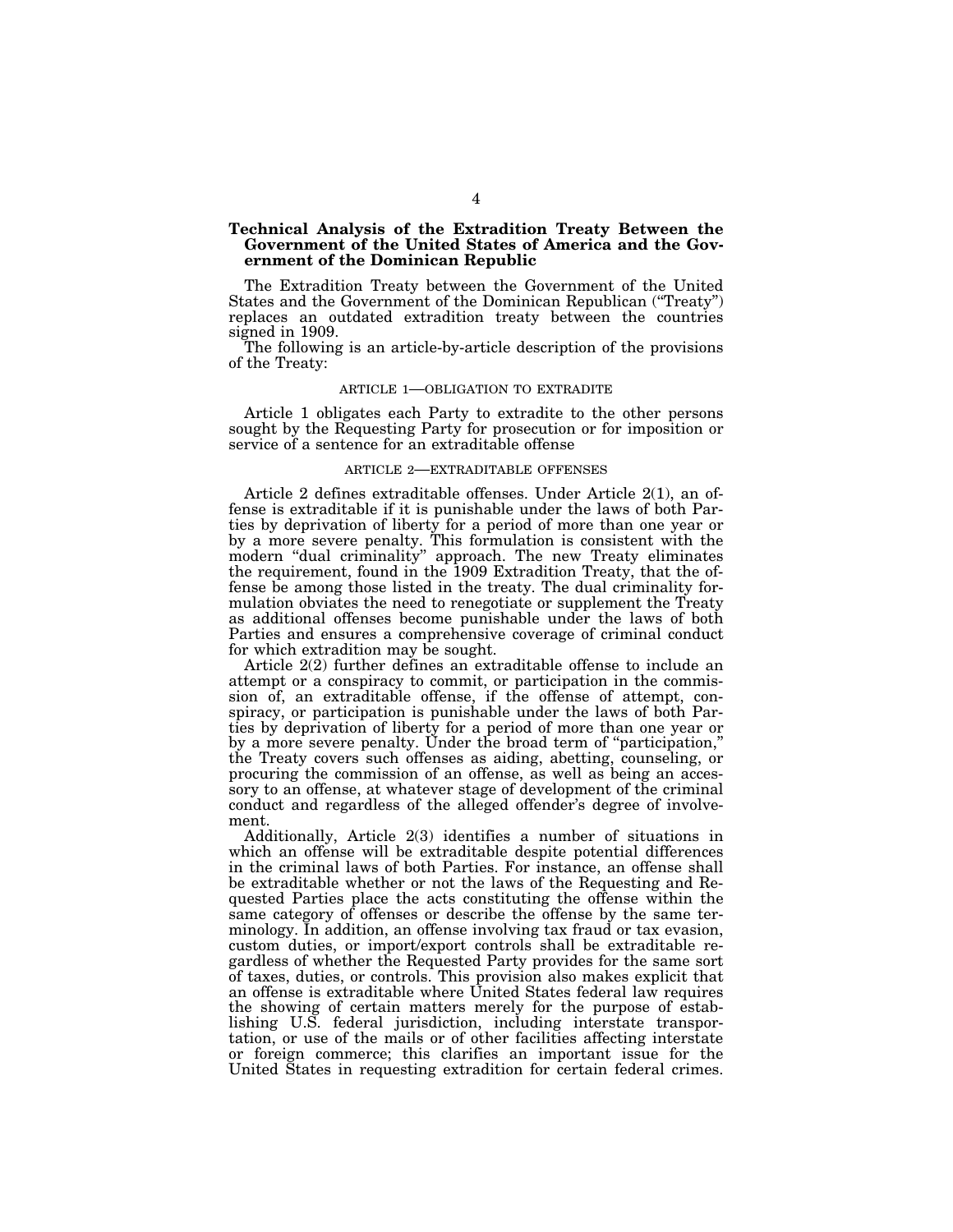Article 2(4) addresses issues of territorial jurisdiction and specifies that an offense shall be extraditable regardless of where the act or acts constituting the offense was committed.

Article 2(5) prescribes that, if extradition is granted for an extraditable offense, it shall be granted for any other offense specified in the request even if the latter offense is punishable by a maximum of one year's deprivation of liberty or less, provided that all other requirements for extradition are met. Article 2(6) provides that, where the extradition request is for service of a sentence of imprisonment, extradition may be denied if, at the time of the request, the remainder of the sentence to be served is less than six months.

## ARTICLE 3—NATIONALITY

Article 3 establishes that extradition shall not be refused based on the nationality of the person sought.

### ARTICLE 4—POLITICAL AND MILITARY OFFENSES

As is customary in extradition treaties, Article 4 governs political and military offenses as a basis for the denial of extradition. Article 4(1) states generally that extradition shall not be granted if the offense for which extradition is requested is a political offense.

Article 4(2) describes five categories of offenses that shall not be considered to be political offenses. This list of exceptions were included in the extradition treaty between the United States and Chile (signed 2013) and is slightly broader than similar lists that appear in other, modern treaties, including those with Hungary (signed 1994), Poland (signed 1997), the United Kingdom (signed  $2003$ ), Bulgaria (signed  $2007$ ) and Romania (signed  $2007$ ). In addition to offenses that involve the possession, placement, use or threatened use of an explosive, incendiary or destructive device, the exception at Article  $4(2)(d)$  also includes biological, chemical or radiological agents when such agent is capable of endangering life or causing substantial bodily harm or substantial property damage. Further, Article  $4(2)(e)$  makes clear that aiding or abetting another person to commit, attempt to commit or participate in the commission of such offenses also is excluded from the political offense exception. This slight expansion of the political offense exception is in keeping with a major priority of the United States to ensure that an overbroad definition of political offense not impede the ability to extradite terrorists.

Notwithstanding Article 4(2), Article 4(3) provides that extradition shall not be granted if the competent authority of the Requested Party determines that the request was politically motivated.

Under Article 4(4) the executive authority of the Requested Party may refuse extradition for offenses under military law that are not offenses under ordinary criminal law. Desertion would be an example of such an offense.

### ARTICLE 5—PRIOR PROSECUTION AND LAPSE OF TIME

Article 5 addresses denial of extradition in instances in which an individual has previously been prosecuted for the offense for which extradition is requested, as well as denial for lapse of time.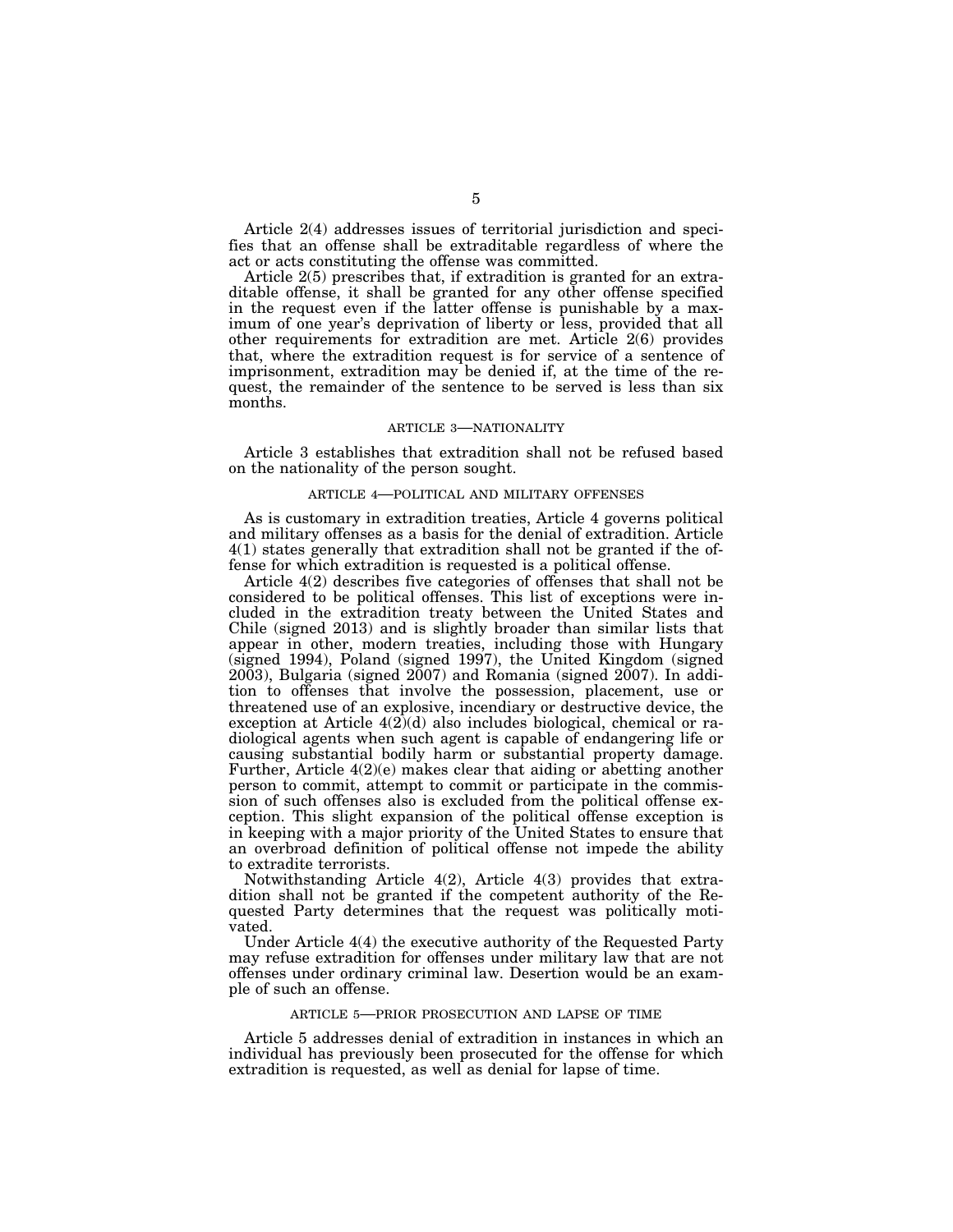Article 5(1) precludes extradition of a person who has been convicted or acquitted in the Requested Party for the offense for which extradition is requested. Under Article 5(2), a person shall not be considered to have been convicted or acquitted when the authorities of the Requested Party: (a) have decided not to proceed against the person sought for the acts for which extradition is requested; (b) have decided to discontinue any criminal proceedings against the person for those acts; or (c) are still investigating or proceeding against the person sought for those acts. Article 5(3) provides that only the laws of the Requesting Party regarding lapse of time shall be considered for purposes of deciding whether or not to grant extradition. In this regard, the Requested Party is bound by the statement of the Requesting Party that the statute of limitations has not run.

### ARTICLE 6—PUNISHMENT

Article 6 addresses punishment. When an offense for which extradition is sought is punishable by death under the laws of the Requesting Party but not under the laws of the Requested Party, under Article 6(1) the Requested Party may refuse extradition of the person sought unless the Requesting Party provides assurances that the death penalty shall not be imposed or, if for procedural reasons the Requesting Party cannot provide that assurance, if imposed, the death penalty shall not be carried out. If the Requesting Party provides such an assurance, the Requested Party shall grant extradition and the Requesting Party shall comply with the assurance. Except in instances in which the death penalty applies, Article 6(2) precludes the Parties from refusing extradition on the basis that the term of imprisonment for the offense is greater in the Requesting Party than in the Requested Party. This provision was included to ensure that extradition was not limited in cases in which the offense was eligible for life imprisonment as a maximum offense in one Party but not the other.

## ARTICLE 7—EXTRADITION PROCEDURES AND REQUIRED DOCUMENTS

Article 7 specifies the procedures and documents required to support a request for extradition. Article 7(1) prescribes that all extradition requests be submitted through the diplomatic channel. Among several other requirements, Article  $7(3)(\hat{c})$  establishes that extradition requests must be supported by such information as would provide a reasonable basis to believe that the person sought committed the offense(s) for which extradition is requested. Notably, this language mirrors the probable cause standard applied in U.S. criminal law. Article 7(6) permits the submission of additional information to enable the Requested Party to decide on the extradition request.

### ARTICLE 8—ADMISSIBILITY OF DOCUMENTS

Article 8 sets out the procedures for the certification and admissibility of documents in extradition proceedings.

#### ARTICLE 9—TRANSLATION

Article 9 requires that all documents that the Requesting Party submits pursuant to the Treaty be accompanied by an official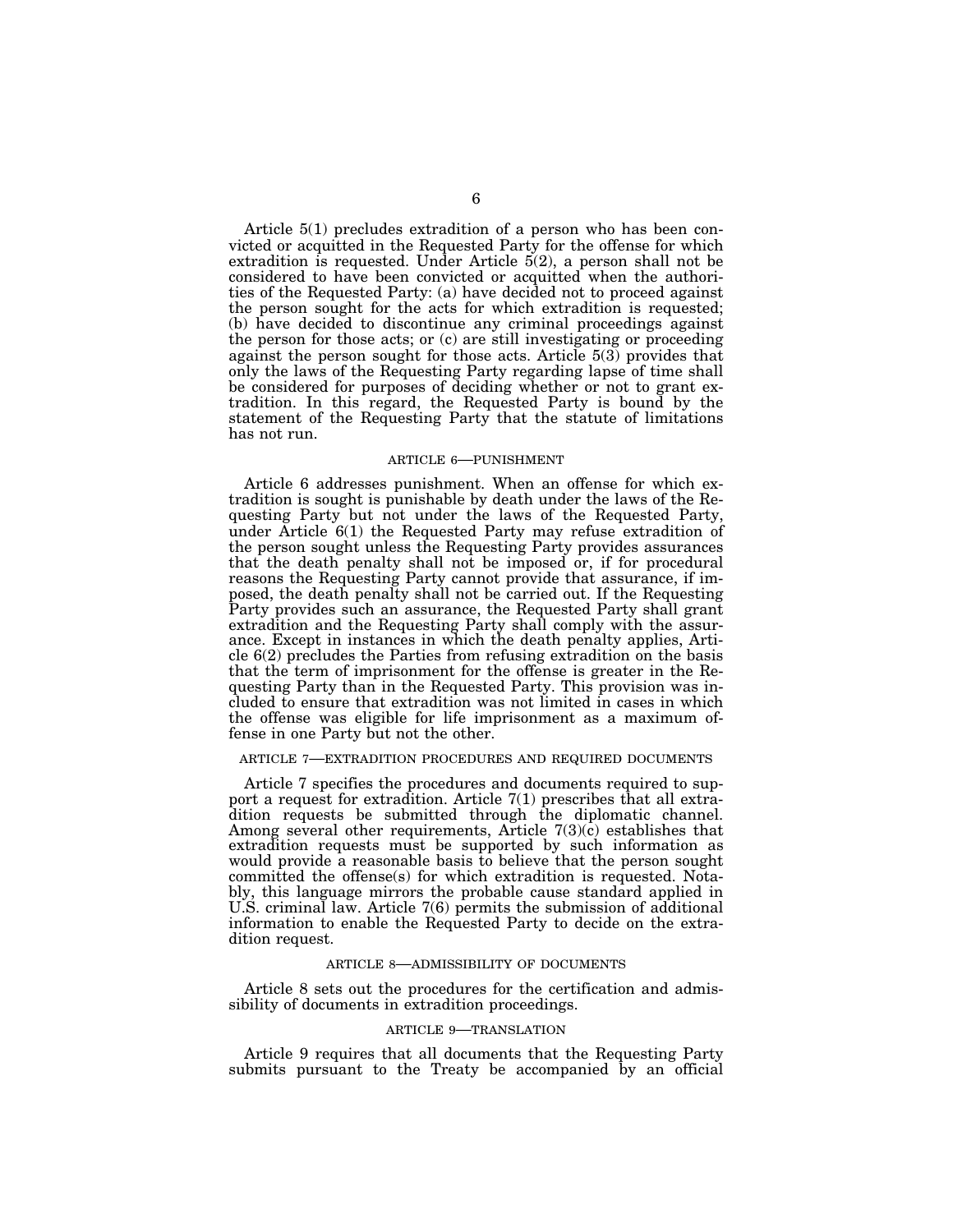translation into the language of the Requested Party, unless otherwise agreed in exceptional circumstances.

### ARTICLE 10—PROVISIONAL ARREST

Article 10 provides that the Requesting Party may request the provisional arrest of fugitives and sets forth the procedures for making such a request pending presentation of the formal extradition request. Article 10(2) specifies the information that must accompany a provisional arrest request. Article 10(3) provides that the Requesting Party shall be notified without delay of the date of a provisional arrest or the reasons why the Requested Party cannot proceed with the request. Article 10(4) permits the release of the person provisionally arrested if the executive authority of the Requested Party does not receive the extradition request and supporting documents within 60 days of the date on which the person was provisionally arrested. This paragraph also specifies that receipt of the extradition request and supporting documents by the embassy of the Requested Party in the territory of the Requesting Party constitutes receipt by the executive authority of the Requested Party. Thus, such receipt by the embassy of the Requested Party constitutes timely receipt for purposes of complying with the time limitation for submission of the extradition request and supporting documents. Article 10(5) makes clear that the release of a person pursuant to Article 10(4) does not impede the person's rearrest and extradition if the Requested Party receives the extradition request and supporting documents at a later date.

### ARTICLE 11—DECISION AND SURRENDER

Article 11 requires the Requested Party to promptly notify the Requesting Party of its decision on an extradition request. Under Article  $11(2)$ , if the Requested Party denies extradition, it must provide an explanation of the reasons for the denial. Article 11(3) provides for the person's surrender, while Article 11(4) addresses the person's discharge from custody if the person is not removed from the territory of the Requested Party within 60 days from the time that the person is made available for surrender or within the time prescribed by the law of that Party, whichever is longer. If the person is discharged from custody, the Requested Party retains the discretion to subsequently refuse extradition for the same offense.

### ARTICLE 12—DEFERRAL OF EXTRADITION PROCEEDINGS AND DEFERRED OR TEMPORARY SURRENDER

Article 12 addresses deferred and temporary surrender of the person sought. Under Article 12(1), if the person sought is being proceeded against in the Requested Party, the Requested Party may defer the extradition proceedings until its own proceedings have been concluded. Under Article 12(2) when extradition proceedings have been concluded and extradition has been authorized, but the person sought is being criminally proceeded against or is serving a sentence in the Requested Party, the Requested Party may either defer the surrender of the person sought or temporarily surrender the person to the Requesting Party for the purpose of prosecution. Article 12(3) provides that the person may be detained until the surrender, while Article 12(4) requires the Requesting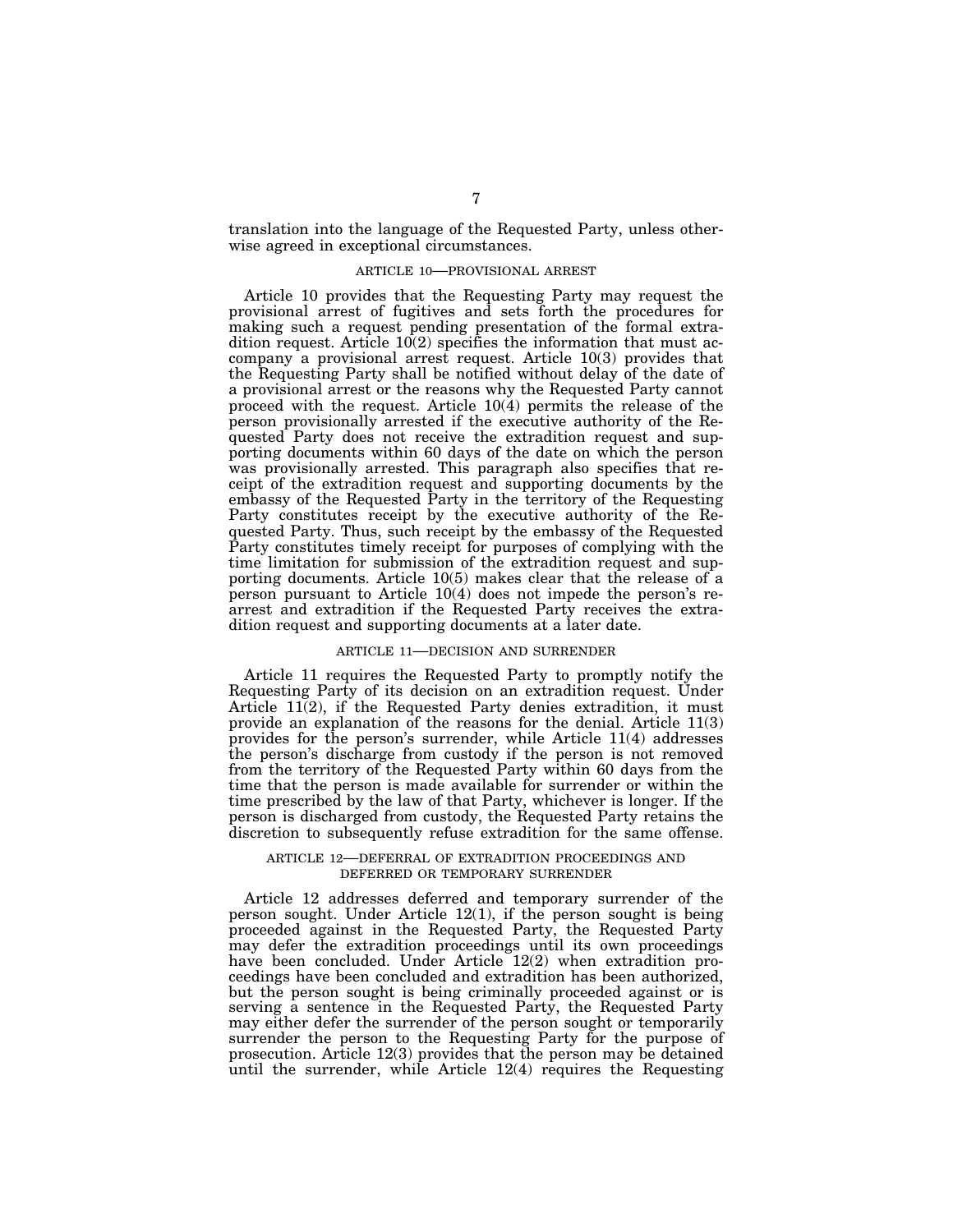Party to keep the person temporarily surrendered in custody while in the territory of the Requesting Party and to return the person to the Requested Party at the conclusion of the proceedings. The person's return to the Requested Party shall not require any further extradition request or proceedings.

#### ARTICLE 13—REQUESTS FOR EXTRADITION MADE BY SEVERAL STATES

Pursuant to Article 13, if the Requested Party receives extradition requests for the same person from the Requesting Party and from any other States or State, either for the same offense or for different offenses, the executive authority of the Requested Party shall determine to which State, if any, it will surrender that person. Additionally, this Article sets forth a non-exclusive list of factors to be considered by the Requested Party in making its decision.

### ARTICLE 14—SEIZURE AND SURRENDER OF ITEMS

Article 14 provides that, subject to certain conditions, the Requested Party may seize and surrender to the Requesting Party all items that are connected with the offense for which extradition is sought or that may be required as evidence in the Requesting Party.

### ARTICLE 15—RULE OF SPECIALTY

Article 15 sets forth the rule of specialty, which prohibits a person extradited under the Treaty from being detained, tried, or punished in the Requesting Party, except for any offense for which extradition was granted, or for a differently denominated offense carrying the same or lesser penalty that is based on the same acts or omissions as the offense for which extradition was granted, provided such offense is extraditable or is a lesser included offense. The rule of specialty does not bar detention, trial or punishment of the extradited person if the offense is committed after the extradition of the person, or if the competent authority of the Requested Party consents. Similarly, Article 15(2) provides that a person extradited under the Treaty may not be the subject of onward extradition or surrender for any offense committed prior to extradition, unless the competent authority of the Requested Party consents. This provision would preclude the Dominican Republic from transferring to a third State or an international tribunal a fugitive that the United States surrendered to the Dominican Republic, unless the United States consents. The competent authority for the United States for purposes of the article is the executive authority. Article 15(4) provides that the rule of specialty provisions in this article do not apply if the person sought waives extradition under Article 16(a).

### ARTICLE 16—WAIVER AND SIMPLIFIED EXTRADITION

Article 16 allows the Parties to expedite the transfer of the person whose extradition is sought to the Requesting Party. If the person waives extradition, a judicial officer may direct the person's transfer to the Requesting Party without further proceedings. If the person consents to extradition or to a simplified extradition pro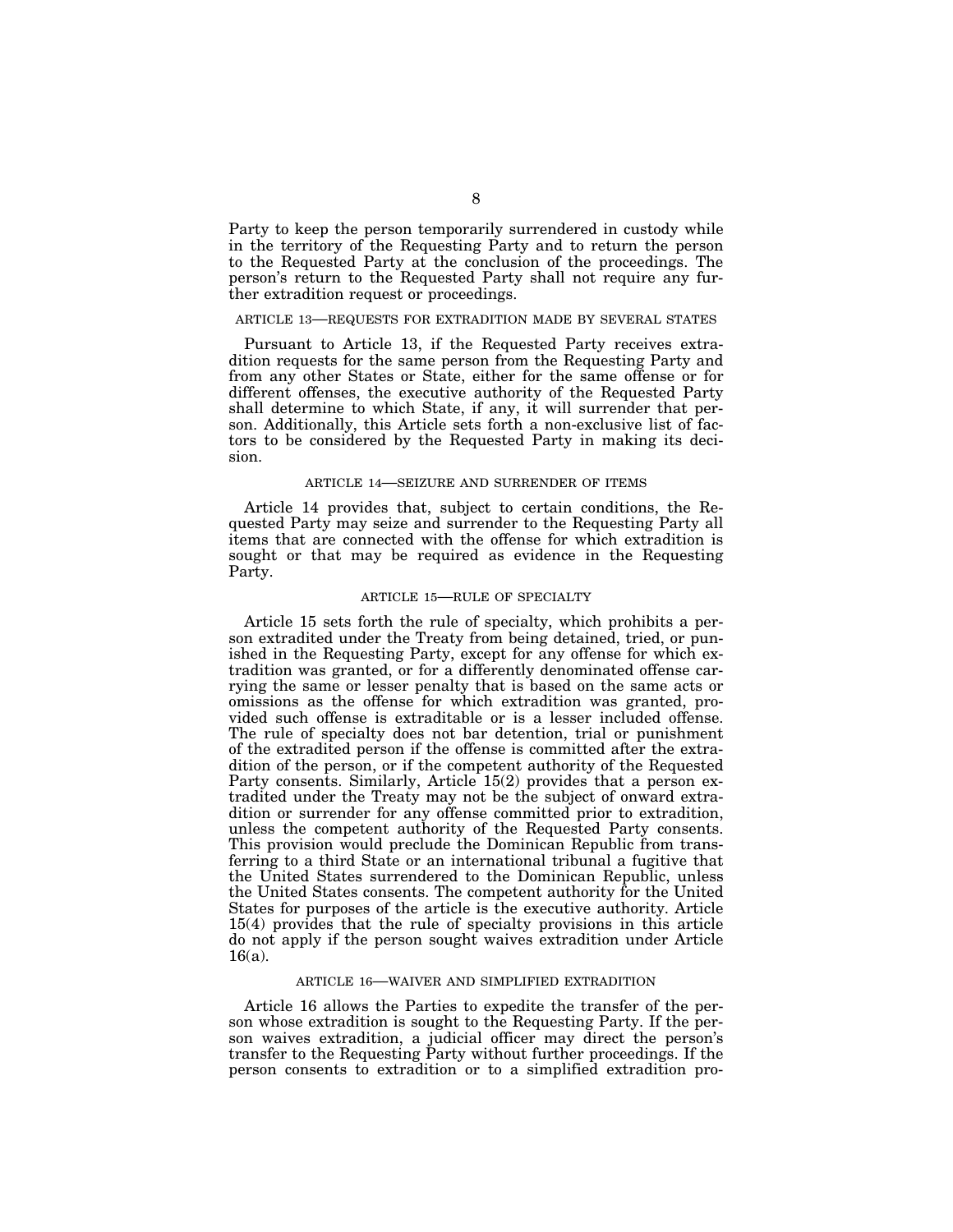ceeding, the Requested Party may surrender the person as expeditiously as possible.

## ARTICLE 17—TRANSIT

Article 17 governs the transportation through the territory of one Party of a person being extradited between the other Party and a third State. It also specifies the procedures for requesting such transit and makes clear that a person who is being transported pursuant to this article may be detained during the period of transit.

## ARTICLE 18—REPRESENTATION AND EXPENSES

Article 18 requires the Requested Party to advise, assist, appear in court on behalf of, and represent the interests of the Requesting Party in any proceedings arising out of an extradition request. Additionally, the Requested Party must bear all expenses incurred in that State in connection with the extradition proceedings, except for expenses related to translation and transportation of the person surrendered.

### ARTICLE 19—CONSULTATION

Article 19 provides that the U.S. Department of Justice and the Dominican Office of the General Prosecutor may consult with each other directly in connection with individual cases and in furtherance of efficient implementation of the Treaty

## ARTICLE 20—APPLICATION

Article 20, like its counterpart in many other United States extradition treaties, establishes that the Treaty shall apply to requests submitted after the Treaty's entry into force even if the offenses for which extradition is requested were committed before the Treaty's entry into force, so long as the conduct on which the extradition request is based constituted an offense under the laws in both Parties at the time it occurred.

## ARTICLE 21—RATIFICATION AND ENTRY INTO FORCE

Article 21 notes that the Treaty is subject to ratification and shall enter into force upon the exchange of the instruments of ratification. Article 21(3) provides that, upon entry into force, the 1909 Extradition Treaty will cease to have any effect between the Parties, except that the requests pending upon entry into force shall continue under the procedures of the 1909 Extradition Treaty supplemented by Article 6 of the Treaty.

## ARTICLE 22—TERMINATION

Under Article 22, either Party may terminate the Treaty by giving written notice to the other Party through the diplomatic channel. The termination shall be effective six months after the date of such notice. Nevertheless, extradition requests made before the termination becomes effective shall be governed by the Treaty until final resolution of the request.